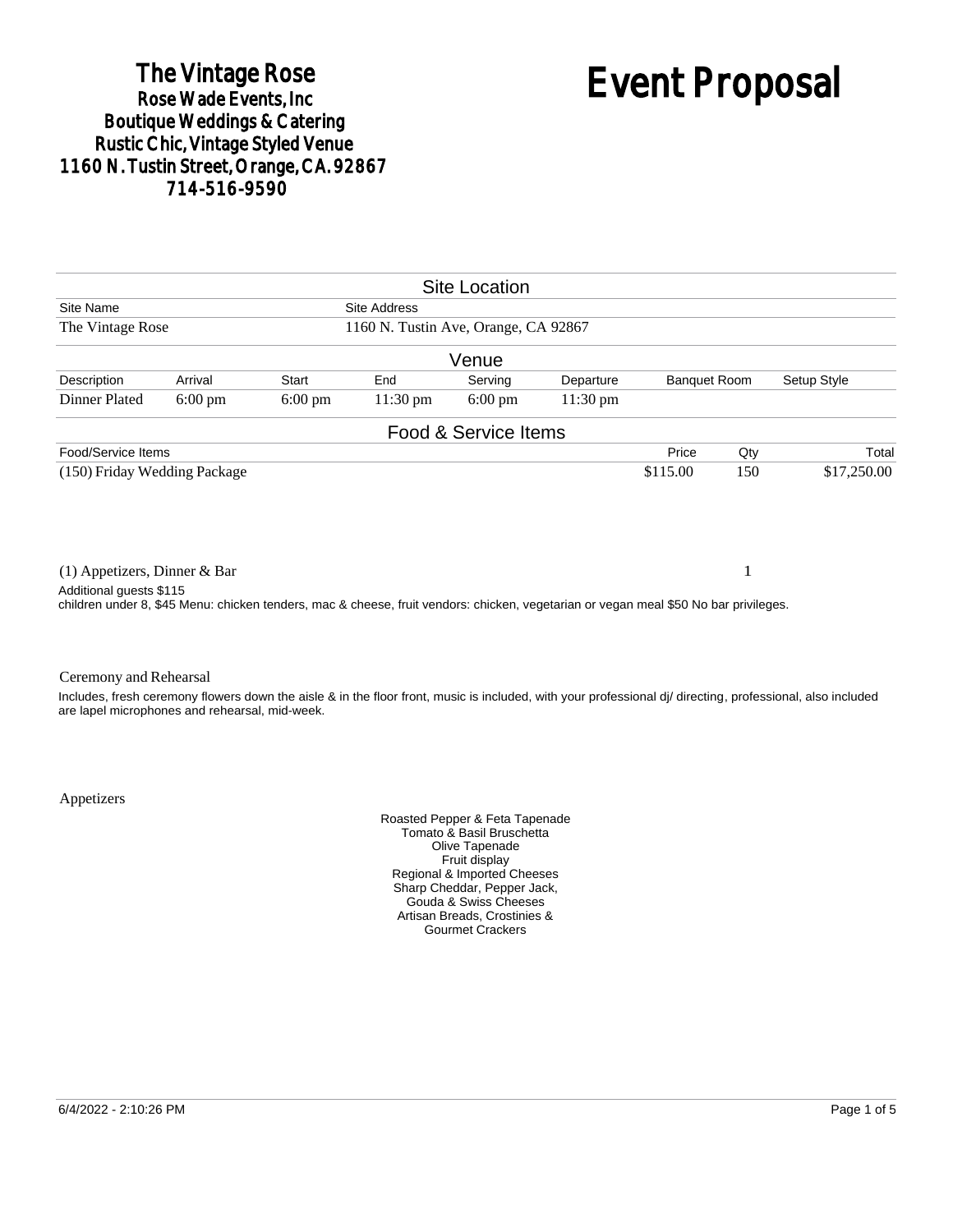Two Course Sit Down Dinner

Select One Gourmet Salad

Spinach & Berries Candied Walnuts, Gorgonzola & Balsamic Vinaigrette Classic Caesar Shaved Parmesean, Garlic Croutons, Crostini & Bruschetta Italian Wedge Romaine, Olives, Garbanzo Beans, Red Onion & Feta, Italian Dressing

Main Entrees

Three Proteins Chicken, Beef, Fish, Choice to serve Vegetarian, Vegan or Gluten Free Options four guests.

Couple select the style of protein served at our tasting event. Your guests will have one choice of protein to enjoy.

Rosemary Garlic Chicken Grilled with Garlic & Lemon Beurre Blanc Chicken Breast Marsala Wild Mushroom in Marsala Wine Sauce Parmesan Crusted Chicken Tuscan Tomatoes with Asiago Cream Cilantro Chicken In Chipotle Cream Sauce

Hanger Steak Served with Brazilian Chimichurri Braised Beef Bourguignon With Onions & Baby Carrots Steak Gorgonzola In Cabernet Reduction topped with Gorgonzola Crust

> Poached Salmon In Cream Dill Roasted Salmon Honey Ginger Glaze

Accompaniments Wild Rice Pilaf Garlic Mashed Potatoes Parsley French Potatoes Glazed Baby Carrots Vegetable Ratatouille Summer Vegetables Served with Artisan Breads & Butter

Full Bar 4 Hours

#### Beer:

Corona, Pacifico, Dos Equis Lager, Heineken, Lagunitas IPA, Sam Adam's, Blue Moon, Fat Tire, Coors Light, Bud Light, Goose Is land IPA, Shock Top, Ace Hard Cider, O'Douls

On Tap On: Six beers on Tap: Una Mas, , Stella Artois, Space Dust Kölsch Beer, Cali Blood Orange & Hoegaarden - we change selections by season.

Wine: Sonoma County house wines, Merlot, Cabernet Savignon, Pinot Noir, Chardonnay & Pinot Grigio, Sparkling Wine and Apple Cider, Pink Champagne

#### Mixed Drinks:

Jack & Coke, Seven/Seven, Lime Margarita, Rum & Coke, Jameson Ginger, Gin & Tonic, Vodka Soda, Madori Sour, Mimosa, Baileys & Coffee, Screwdriver, Tequila Sunrise, Vodka Cranberry, Captain & Coke, Malibu Pinneaple.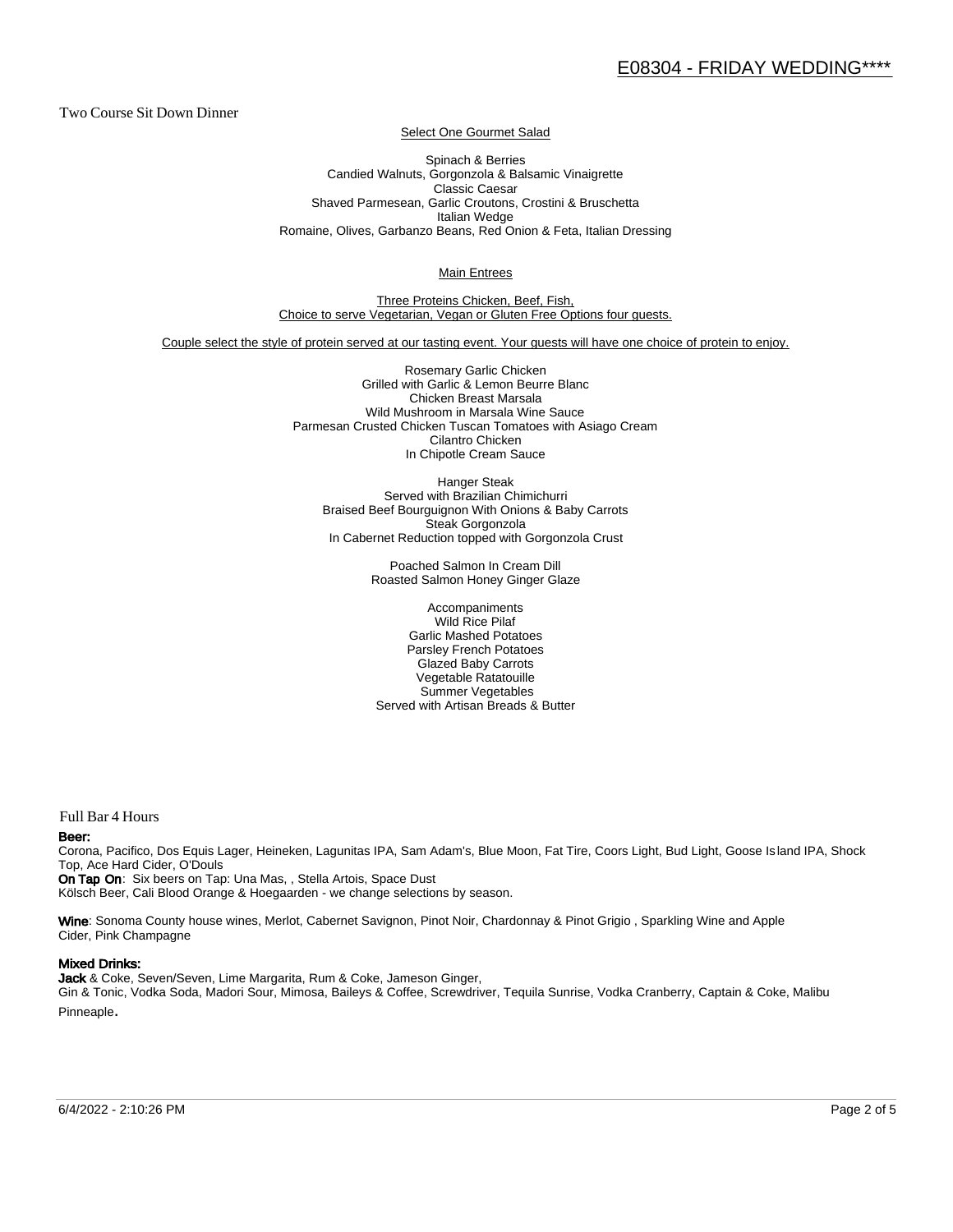Mocktail Bar

Non-Alcoholic Drinks Sparkling Cider Roy Rogers Shirley Temple Orange Spritzer Orange Juice Cranberry Juice Coke, Diet Coke, Sprite

Champagne & Wall Wall Our amazing bar starts at the awesome champagne wall!! Beautiful display of champagne, pink Champagne, White Wine, Rosé, Red Wine & a beautiful OMBRÉ look

Donut Wall with Donuts

Champagne or Cider Toast

### Fresh Flowers

Fresh beautiful flowers in white and greenery.

# Gourmet Coffee & Hot Tea

# Citrus Infused Water & Tropical Ice Tea

#### China, Flatware & Stemware

To style your tables, your choice of: Classic White China, Vintage Style China Gold, or Silver Flatware option Water Goblet in Clear, Pink, Navy Blue, Vintage, Blue or Clear Mason Jar Champagne Glasses, Wine Glasses & Bar ware

Chargers gold or silver

Farm Tables wooden farm tables

Reception Chairs

Runners & Napkins choice of available chiffon runners & a large variety of napkin colors! We can help you customize your tablescape!!

# Sign In Table vintage desk or table

6/4/2022 - 2:10:26 PM Page 3 of 5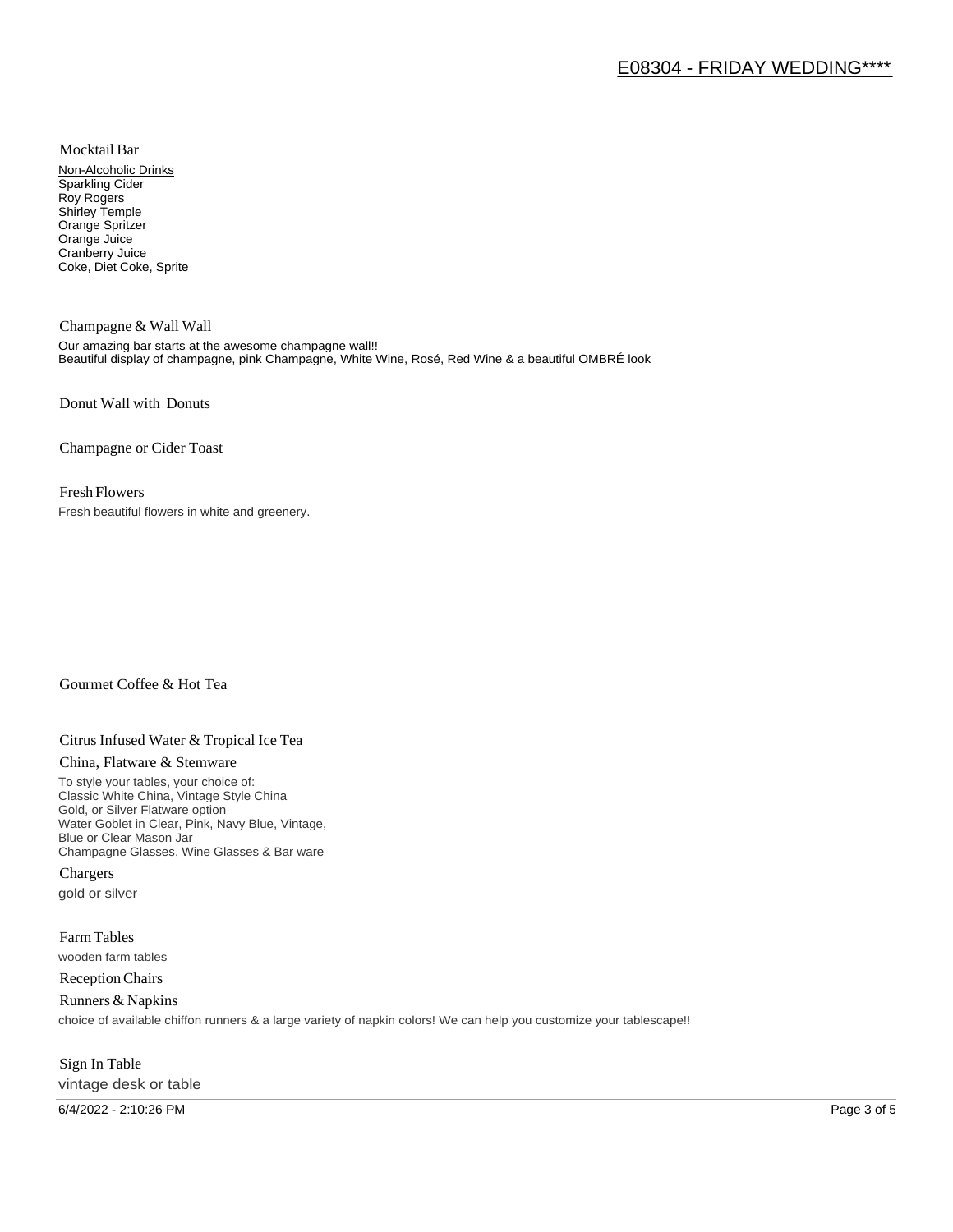## Escort Card Boards

beautiful frame attached to the wall with greenery and wire to hang your escort cards.

#### Table Numbers

You may use our table numbers, pretty and elegant. Or you may bring your own

D.J. & M.C. Exclusive D.J./M.C. Personalized Music Meetings & Tailored Made Selection to meet your event needs

#### Surround Sound & Microphones

Digital Photo Booth included

Video & Screen included

if you decide to show a video or pictures, we got you! we have the equipment! bring in your media !!

#### Month of Wedding Coordinator

Coordinator will coordinate efforts with all vendors contracted for wedding. Coordinator will work closely with all vendors, D.J., Photographer,

Coordinator will make a detailed wedding day schedule/ timeline with the wedding couple for the rehearsal, ceremony and reception and all vendors arrival & departure times. Vendors will receive a copy and explanation of final plan one week prior to the wedding date. Will serve as the point person for every vendor. She directs the event from start to finish.

Will make sure set-up/décor for ceremony and reception is according to couples specifications the day of the wedding. .Supervision of reception events, such as cake cutting, (working with photographer, D.J., Caterers) to cut the cake, throw the garter/bouquet and ease couple into dancing so that each event flows smoothly.

Will assure that all guest management is provided including reserved and assigned seating.

Coordinator will organize and instruct processional line-up and space wedding party on aisle accordingly.

Wedding coordinator will instruct ushers on greeting guests and escorting procedures.

The wedding coordinator will have a kit with pins, safety pins and other necessities, should there be a need for them.

The wedding coordinator will keep marriage license/ketuba, ring box and miscellaneous items for wedding couple and bridal party.

The wedding coordinator will help gather up items such as gifts and work with designated family member to give items at the end of the night. Day of Services available six weeks before wedding day by appointment..

The Suite

We welcome the bride & team bride with champagne, mimosas, freshly brewed coffee and provide after ceremony appetizers Bridal space has private power room, lots of light, and wall mirrors **available 1 1/2 hours before and until end of event** 

Groom Pub -

Cool cave with a cigar bar feel, pool table, comfortable chairs & sofas, built in bar, satellite t.v. Serving Kolsch Beer on tap private restroom, and a great space for pictures!!! **available 1 1/2 before ceremony Pub closes at the start of ceremony**

| $(1)$ Security       | \$500.00   | \$500.00   |
|----------------------|------------|------------|
| (1) The Vintage Rose | \$4,500.00 | \$4,500.00 |

Special Requests